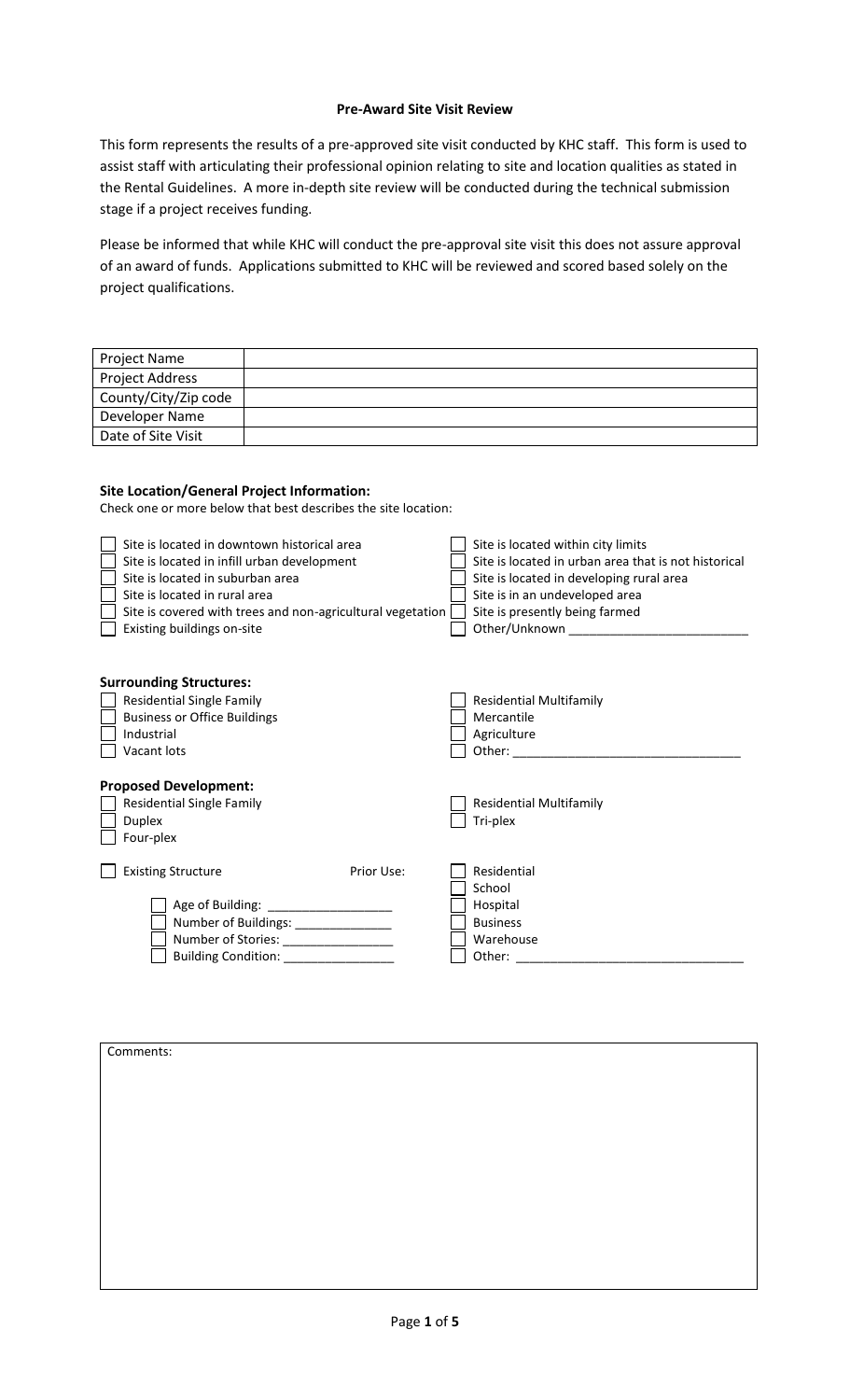## **Environmental/Compatibility**

Look for environmental hazards such as elevated noise levels, above ground storage tanks, wetlands, unique topography, standing bodies of water, indications of obvious health and safety issues (undesirable elements), and environmental justice. Consider the effects of incompatible uses located on, adjacent to, or near the site that may adversely affect residents, including but not limited to high power transmission lines, sub-stations, towers, railroad tracks, etc.

| Environmental/Compatibility                                                                                       | <b>YES</b> | NO. |
|-------------------------------------------------------------------------------------------------------------------|------------|-----|
| High noise levels, (planes, trains, automobiles, and factories):                                                  |            |     |
| Above ground storage tanks within visible sight. Signs of possible underground tanks.                             |            |     |
| Steep slopes, severe topography, waterways, natural or man-made, flood prone areas, site<br>in the flood plain:   |            |     |
| High voltage electric lines, electrical substations, water or cell phone towers                                   |            |     |
| Railroad tracks/crossings:                                                                                        |            |     |
| Factories/industrial:                                                                                             |            |     |
| Landfills, salvage yards, sewage treatment plants, undesirable establishments:                                    |            |     |
| Area of possible high pollutants (heavy industry, oil refineries, power generating plants,<br>gas, smoke, fumes): |            |     |
| Concentrated "low-income" and/or physically distressed housing:                                                   |            |     |
| Undesirable neighborhood elements (junkyards, deteriorated buildings, vacant buildings):                          |            |     |
| High traffic corridors:                                                                                           |            |     |
|                                                                                                                   |            |     |

| Comments: |  |
|-----------|--|
|           |  |
|           |  |
|           |  |
|           |  |
|           |  |
|           |  |
|           |  |
|           |  |
|           |  |
|           |  |
|           |  |
|           |  |
|           |  |
|           |  |
|           |  |
|           |  |
|           |  |
|           |  |
|           |  |
|           |  |
|           |  |
|           |  |
|           |  |
|           |  |
|           |  |
|           |  |
|           |  |
|           |  |
|           |  |
|           |  |
|           |  |
|           |  |
|           |  |
|           |  |
|           |  |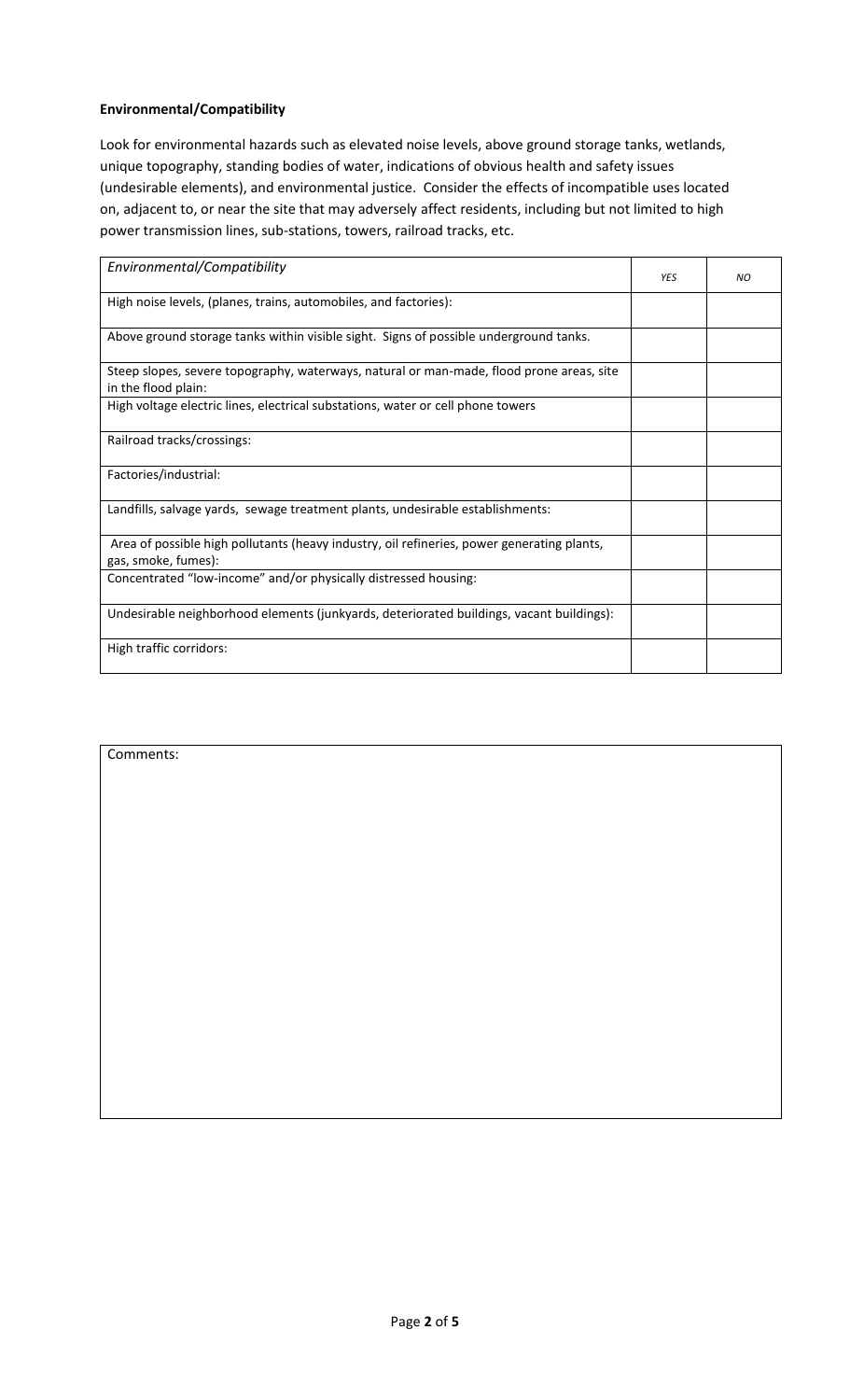Definitions: *Exceptional:* A project site's attributes exceeds the policy objective of the Pre-Approval Site Review Guidelines of the proposed development. A stated determination of "exceptional" will be recognized by KHC staff.

> *Adequate:* When it is determined that a project's attribute is deemed lawfully and reasonably sufficient (i.e., safe, decent and sanitary) for its intended purpose and adequately meets the policy objective of the Pre-Approval Site Review Guidelines, a stated determination of "adequate" will be recognized by KHC staff.

*Poor:* When it is determined that a project site's attributes is deemed less than adequate, inferior in quality or value thus falling short of the objective and intent of the Pre-Approval Site Review Guidelines, a stated determination of "poor" will be recognized by KHC staff.

# **Visibility/Accessibility, Ingress/Egress**

Visibility of the site should be maximized in order to enhance its marketability (while high traffic corridors may improve the visibility they may also prove as a deterrent). Sites are to provide appropriate levels of accessibility for the future residents. Posted speed limits and the appropriate number of lanes on publicly maintained roadways should provide safe routes to traverse at all times.

| Visibility/Accessibility, Ingress/Egress                                                 | Exceptional | Adequate | Poor | N/A |
|------------------------------------------------------------------------------------------|-------------|----------|------|-----|
| Visibility from the main thoroughfare:                                                   |             |          |      |     |
| Visibility from the nearest traffic light or intersection:                               |             |          |      |     |
| Visibility in relation to obvious future development:                                    |             |          |      |     |
| Visible water meters or structures that indicate the presence of<br>available water:     |             |          |      |     |
| Visible transformers or power poles that indicate the presence of<br>available electric: |             |          |      |     |
| Visible indications of available sewer:                                                  |             |          |      |     |
| Natural hindrances:                                                                      |             |          |      |     |
| The general condition of the road(s) to the site is/are:                                 |             |          |      |     |
| The public sidewalks to the site are adequately maintained:                              |             |          |      |     |
| The observed speed of traffic along the accessible route is:                             |             |          |      |     |
| Approaches to the project site are convenient, safe, and attractive:                     |             |          |      |     |
| The site is easily accessible from a nearby street or public highway:                    |             |          |      |     |

Comments: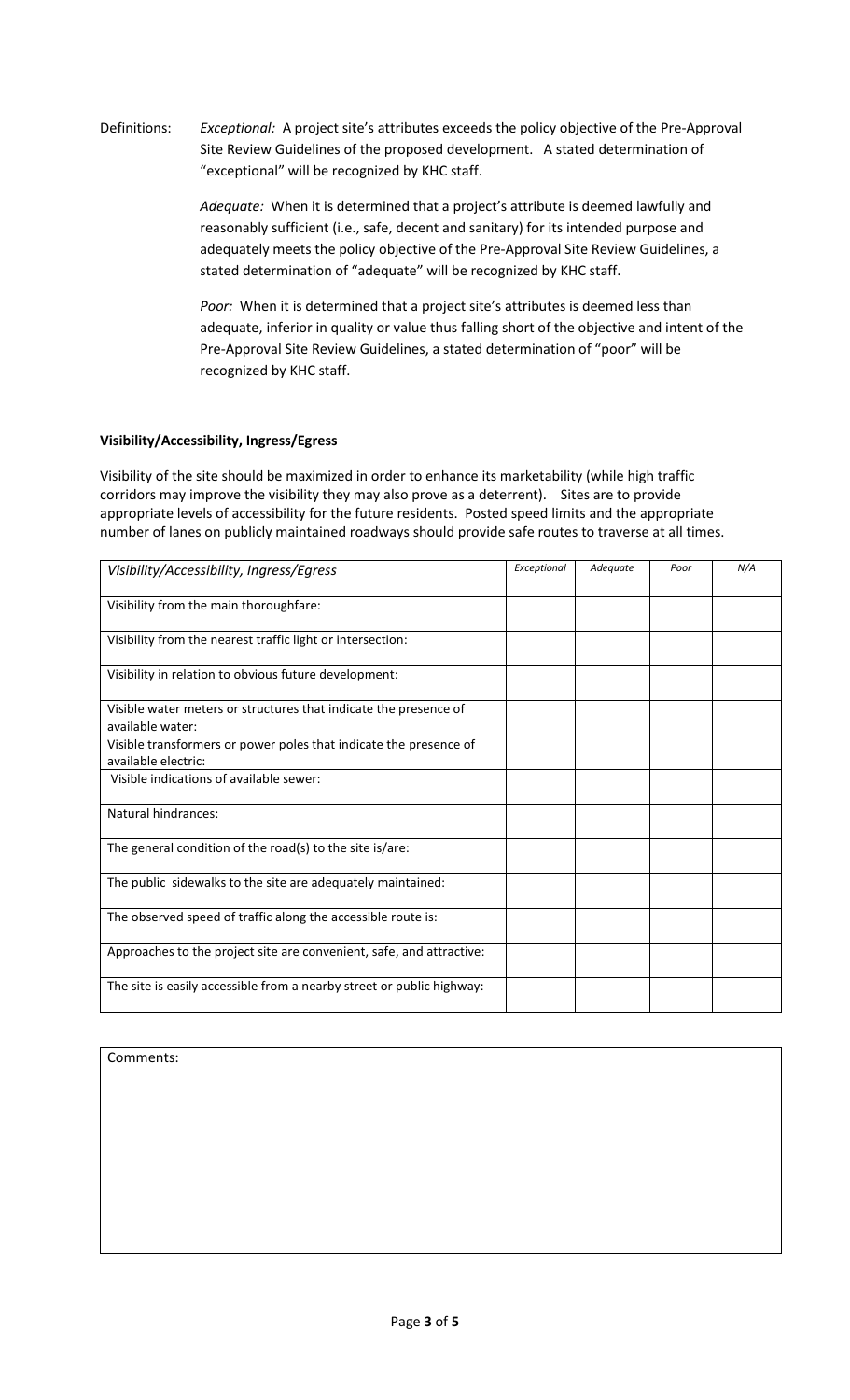### **Public/ Community Services**

Availability of and access to appropriate public services, including public transportation; public safety (police/fire department); schools, daycare/after school programs; library; and community center. Availability of and access to appropriate community services, including: shopping (gas, grocery, banking, pharmacy, etc.), restaurant, parks, recreational facilities, and hospital/health care facilities. The area and population to be served will be considered in the evaluation of the site.

| <b>Public/Community Services</b>                                        | Exceptional | Adequate | Poor | N/A |
|-------------------------------------------------------------------------|-------------|----------|------|-----|
|                                                                         |             |          |      |     |
| Proposed project is in close proximity to hospitals and basic health    |             |          |      |     |
| care and pharmacies:                                                    |             |          |      |     |
| Proposed project is in close proximity to grocery store/mall/strip      |             |          |      |     |
| center:                                                                 |             |          |      |     |
| Proposed project is in close proximity to community/senior center:      |             |          |      |     |
|                                                                         |             |          |      |     |
| Proposed project is in close proximity to schools, daycare, after       |             |          |      |     |
| school care:                                                            |             |          |      |     |
| Proposed project is in close proximity to gas stations, police station, |             |          |      |     |
| fire station:                                                           |             |          |      |     |
| Proposed project site will offer public transportation options (i.e.,   |             |          |      |     |
| bus) or offers private transportation options (i.e., taxi service).     |             |          |      |     |
| Proposed project site is in close proximity to recreational facilities  |             |          |      |     |
| and parks.                                                              |             |          |      |     |
| Proposed project site is in close proximity to restaurants and other    |             |          |      |     |
| public services. (explain below)                                        |             |          |      |     |

Comments:

#### **Site Design**

Appropriate design and layout features of the actual property is most likely to enhance the peaceful living enjoyment of the residents. These features should promote the long-term marketability and sustainability of the housing. They may vary based on the population served and on the geographic area or particular location of the development. A site plan must be present for review at the time of the visit. The design and layout of the buildings, green spaces, and pedestrian areas on the site should be appropriate for the area (urban, suburban or rural) and population (i.e., families, seniors, permanent supportive housing, etc.) to be served.

| Site Design                                                                                                       | Exceptional | Adequate | Poor | N/A |
|-------------------------------------------------------------------------------------------------------------------|-------------|----------|------|-----|
| Placement of the parking lot(s) provide convenient and safe access<br>from the car to the project:                |             |          |      |     |
| Planned community spaces are placed well within the development:                                                  |             |          |      |     |
| The planned placement and amount of green space(s) will enhance<br>the development:                               |             |          |      |     |
| Planned outdoor amenities such as walking paths and picnic areas<br>appear to be well suited for the development. |             |          |      |     |